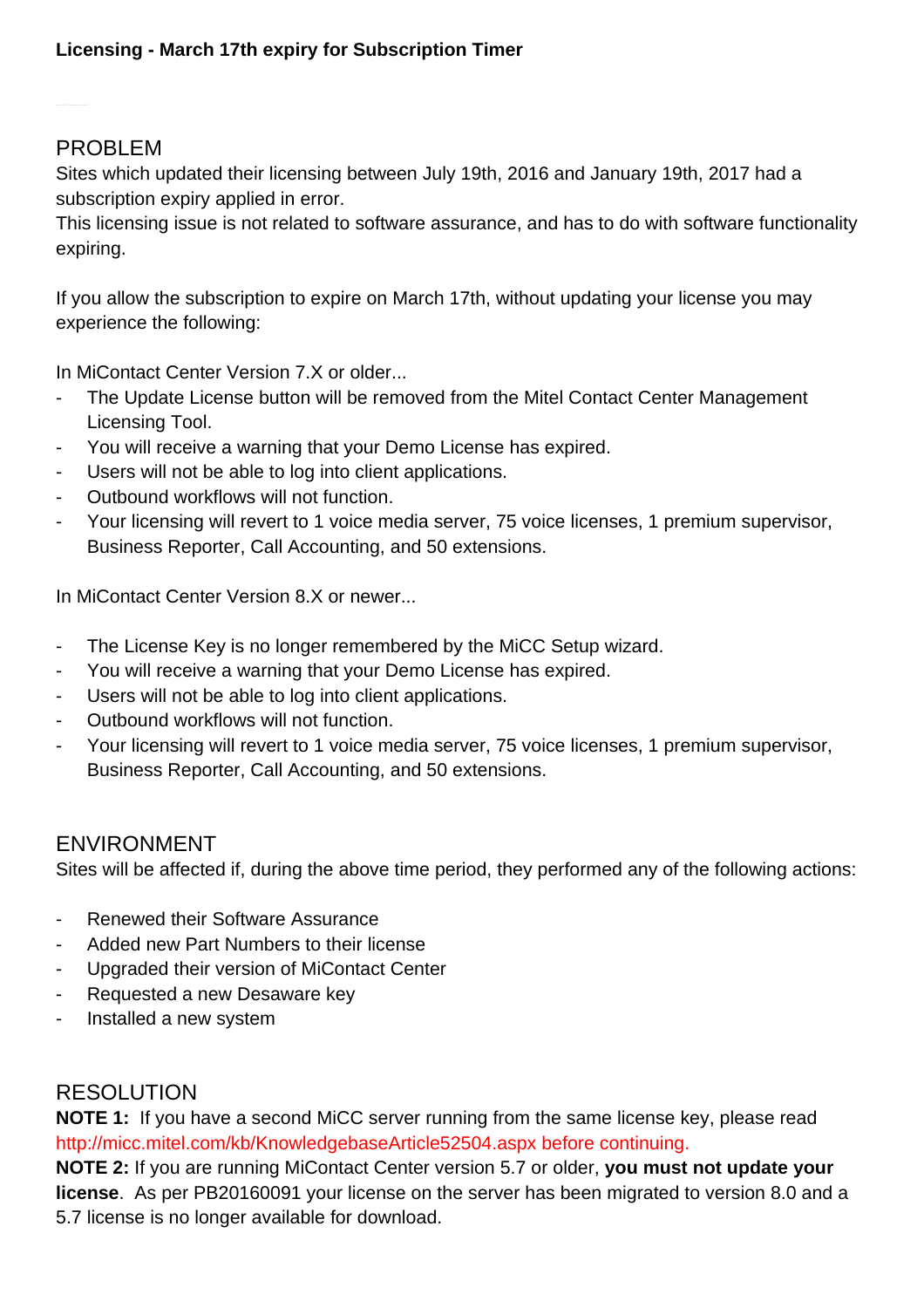### **Before March 17th:**

In MiContact Center Version 7.X or older...

**NOTE:** You cannot determine if your server is affected from the AMC itself.

1. Launch the Mitel Contact Center Management Licensing Tool.

2. If it shows a message that "there are # days remaining" along the top, move on to step 3. If there is no such message and it reports a valid license found, there is no expiry, and you need not follow the next steps.

3. Click Update License.

4. The license update will take 60 seconds or less. This will not affect the server provided you have not made any licensing changes since the previous license update performed, it will merely re-sync with the licensing server to ensure accuracy.

5. We recomend restarting your MiContact Center server after hours in order to ensure all services have the updated license information.

**NOTE:** If you do not have an internet connection to complete this action, you will need to save a copy of your CCMv5.dlsc file and manually sign it through AMC.

### In MiContact Center Verison 8.X or newer...

**NOTE:** You cannot determine if your server is affected from the AMC itself.

- 1. Launch MiCC Setup.
- 2. Click Update License.

**NOTE:** If the Update License button is not present you will need to run a Repair. Once you reach the User Agreement page, continue on step 3 below. If an update is required, continue until you receive a message stating that the license was updated, then close the MiCC Setup application. Completing the repair is not necessary.

3. When the User Agreement page comes up, hit F2. This will open the detailed licensing page. 4. Scroll down until you find "SubscriptionDaysRemaining". If this shows a positive value (Any

number from 0 or above), proceed to step 5. A value of -1 means that there is no subscription expiry, and you need not follow the next steps.

5. Agree to the license agreement and complete the wizard by clicking Next until Finished.

6. The license update will take 60 seconds or less. This will not affect the server provided you have not made any licensing changes since the previous license update performed, it will merely re-sync with the licensing server to ensure accuracy.

7. We recomend restarting your MiContact Center server after hours in order to ensure all services have the updated license information.

**NOTE:** If you do not have an internet connection to complete this action, you will need to save a copy of your CCMv5.dlsc file and manually sign it through AMC. **After March 17th:**

**NOTE:** You will need your License Key to recover after March 17th. If you do not have it on file, or the original email, you can log into AMC to find your current key.

#### In MiContact Center Version 7.X or older...

1. Launch the Mitel Contact Center Management Licensing Tool.

- 2. Click Register Online.
- 3. You will need to input your Desaware License Key.